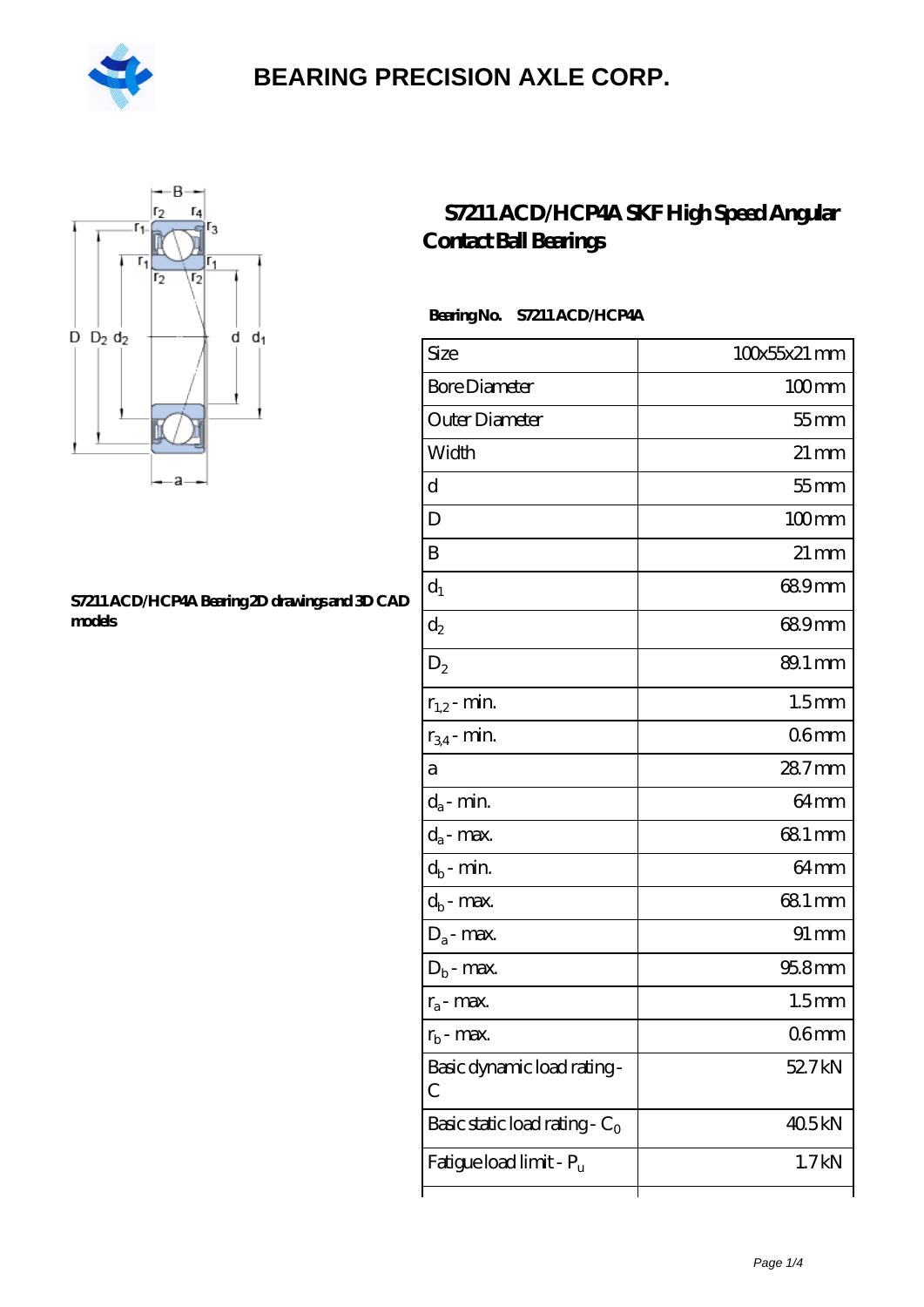

| Limiting speed for grease<br>lubrication | 15000r/min   |
|------------------------------------------|--------------|
| Ball - $D_w$                             | 14.288mm     |
| $Ball - z$                               | 15           |
| Calculation factor - e                   | 068          |
| Calculation factor - $Y_2$               | 087          |
| Calculation factor - $Y_0$               | 038          |
| Calculation factor - $X_2$               | 041          |
| Calculation factor - $Y_1$               | 092          |
| Calculation factor - $Y_2$               | 1.41         |
| Calculation factor - $Y_0$               | 076          |
| Calculation factor - $X_2$               | 067          |
| Preload class $A - G_A$                  | 330N         |
| Preload class $B - G_B$                  | 660N         |
| Preload class $C - G_C$                  | 1320N        |
| Preload class $D - G_D$                  | 2640N        |
| Calculation factor - f                   | 1.08         |
| Calculation factor - $f_1$               | 099          |
| Calculation factor - f <sub>2A</sub>     | 1            |
| Calculation factor - $f_{2B}$            | 1.01         |
| Calculation factor - $f_{\chi}$          | 1.03         |
| Calculation factor - $f_{2D}$            | 1.06         |
| Calculation factor - $f_{HC}$            | 1.01         |
| Preload class A                          | 191 N/micron |
| Preload class B                          | 248N/micron  |
| Preload class C                          | 329N/micron  |
| Preload class D                          | 443N/micron  |
| $d_1$                                    | 689mm        |
| $d_2$                                    | 689mm        |
| $D_2$                                    | 89.1 mm      |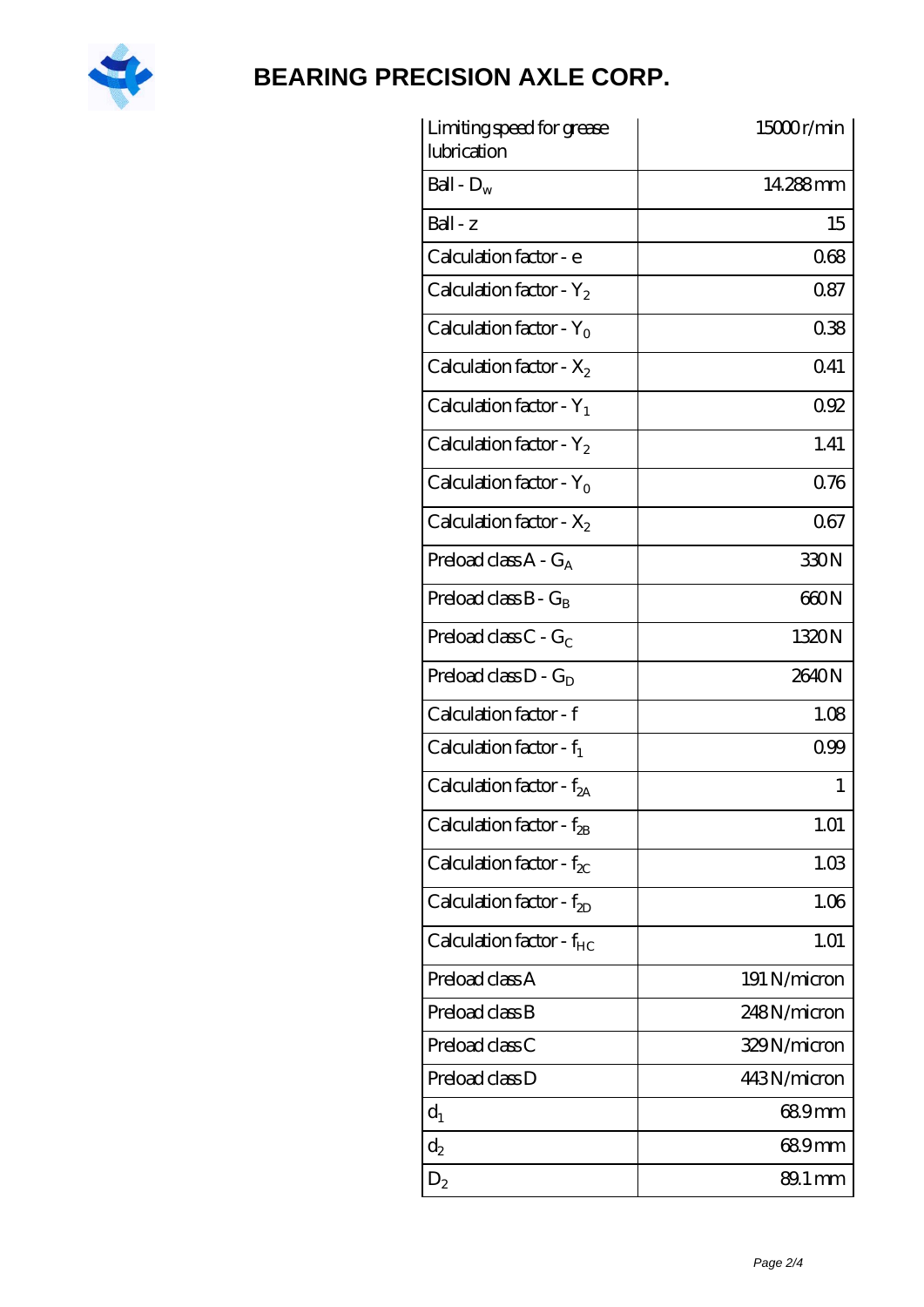

| $r_{1,2}$ min.                                                | 1.5 <sub>mm</sub> |
|---------------------------------------------------------------|-------------------|
| $r_{34}$ min.                                                 | 06 <sub>mm</sub>  |
| $d_a$ min.                                                    | 64 <sub>mm</sub>  |
| $d_a$ max.                                                    | 68.1 mm           |
| $d_b$ min.                                                    | 64mm              |
| $d_h$ max.                                                    | 68.1 mm           |
| $D_a$ max.                                                    | $91 \, \text{mm}$ |
| $D_{\rm b}$ max.                                              | $958$ mm          |
| $r_a$ max.                                                    | 1.5 <sub>mm</sub> |
| $rb$ max.                                                     | 06 <sub>mm</sub>  |
| Basic dynamic load rating C                                   | 52.7kN            |
| Basic static load rating $C_0$                                | 405kN             |
| Fatigue load limit P <sub>u</sub>                             | 1.73kN            |
| Attainable speed for grease<br>lubrication                    | 15000r/min        |
| Ball diameter $D_w$                                           | 14.288mm          |
| Number of balls z                                             | 15                |
| Preload class $A G_A$                                         | 330N              |
| Static axial stiffness, preload<br>classA                     | 191 N/μ m         |
| Preload class $BG_R$                                          | 660N              |
| Static axial stiffness, preload<br>$\mathrm{class}\mathrm{B}$ | 248N/µ m          |
| Preload class $CG_C$                                          | 1320N             |
| Static axial stiffness, preload<br>classC                     | 329N/µ m          |
| Preload class $D G_D$                                         | 2640N             |
| Static axial stiffness, preload<br>classD                     | 443N/µ m          |
| Calculation factor f                                          | 1.08              |
| Calculation factor $f_1$                                      | 0.99              |
| Calculation factor f <sub>2A</sub>                            | 1                 |
| Calculation factor $f_{\rm 2B}$                               | 1.01              |
| Calculation factor $f_{\chi}$                                 | 1.03              |